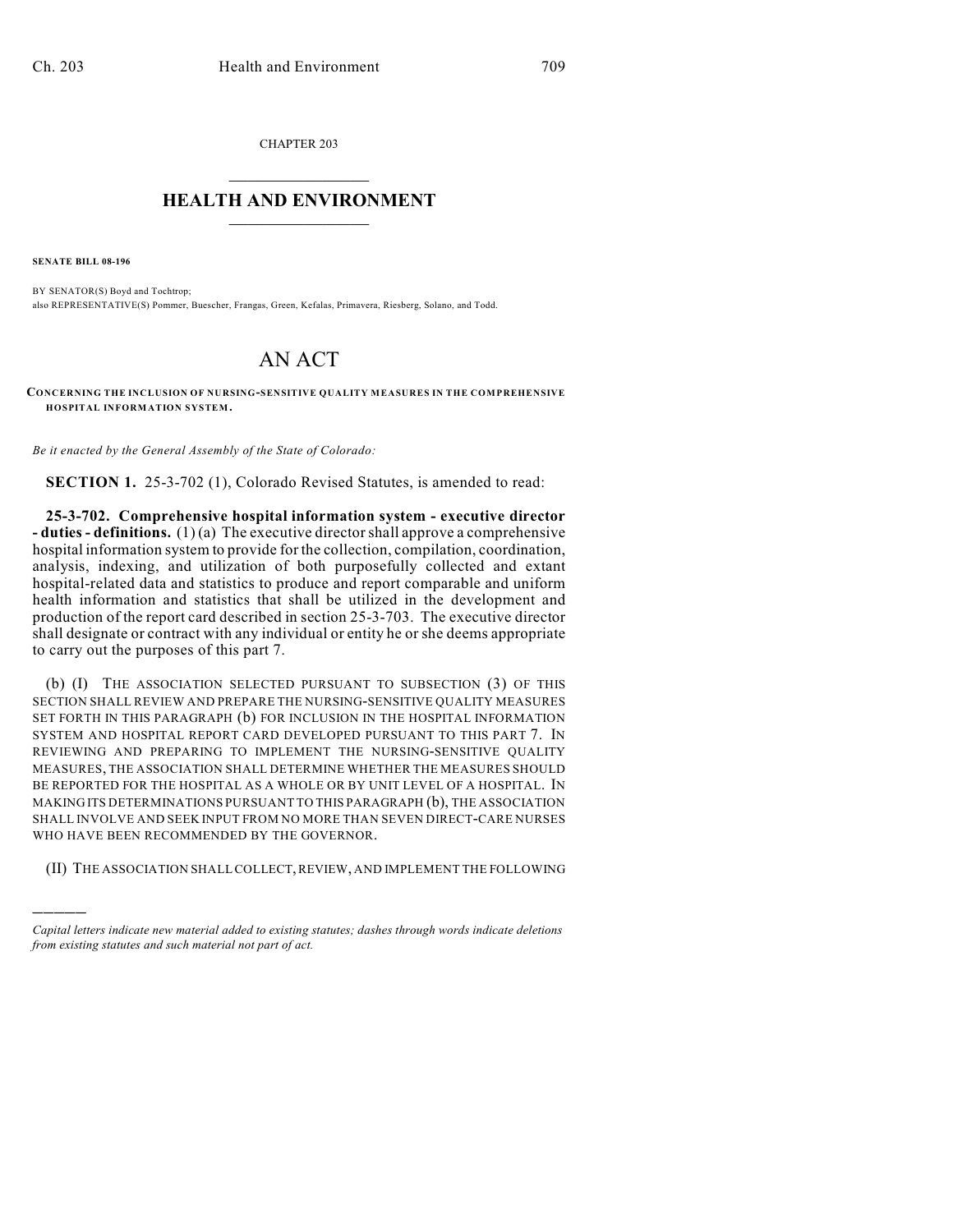NURSING-SENSITIVE QUALITY MEASURES AS SOON AS PRACTICABLE:

(A) PRACTICE ENVIRONMENT SCALE OR PES, AS DEFINED BY THE NATIONAL QUALITY FORUM, WHICH IS THE NURSING WORK INDEX THAT MEASURES THE COMPOSITE SCORE AND INDIVIDUAL SCORES FOR THE FOLLOWING SUBSCALES: NURSE PARTICIPATION IN HOSPITAL AFFAIRS; NURSING FOUNDATIONS FOR QUALITY OF CARE; NURSE MANAGER ABILITY, LEADERSHIP, AND SUPPORT OF NURSES; STAFFING AND RESOURCE ADEQUACY; AND COLLEGIALITY OF NURSE-PHYSICIAN RELATIONS; AND

(B) REGISTERED NURSE EDUCATION AND CERTIFICATION, AS DEFINED BY THE NATIONAL DATABASE OF NURSING QUALITY INDICATORS.

(III) THE ASSOCIATION SHALL COLLECT, REVIEW, AND IMPLEMENT THE FOLLOWING NURSING-SENSITIVE QUALITY MEASURES, AS DEFINED BY THE NATIONAL QUALITY FORUM, NO LATER THAN NOVEMBER 30, 2010:

(A) SKILL MIX;

(B) THE NURSING HOURS PER PATIENT DAY;

(C) VOLUNTARY TURNOVER;

(D) PATIENT FALLS PREVALENCE RATE; AND

(E) PATIENT FALLS WITH INJURY.

(IV) THE ASSOCIATION SHALL IDENTIFY A PROCESS OR MECHANISM TO ALLOW ACCESS TO OR USE OF THE DATA COLLECTED PURSUANT TO THIS PARAGRAPH (b), AS APPROPRIATE, FOR RESEARCH PURPOSES.

(V) THE ASSOCIATION MAY EXEMPT FROM THE REQUIREMENTS OF THIS PARAGRAPH (b) A LICENSED OR CERTIFIED HOSPITAL THAT HAS NOT MORE THAN ONE HUNDRED LICENSED BEDS.

(VI) AS USED IN THIS PARAGRAPH (b):

(A) "DIRECT-CARE NURSE" MEANS A REGISTERED NURSE WHO IS ENGAGED IN DIRECT PATIENT CARE RESPONSIBILITIES IN AN INPATIENT HOSPITAL UNIT SETTING FOR MORE THAN FIFTY PERCENT OF HIS OR HER WORKING HOURS.

(B) "NATIONAL DATABASE OF NURSING QUALITY INDICATORS" MEANS THE REPOSITORY FOR NURSING-SENSITIVE INDICATORS DEVELOPED BY THE AMERICAN NURSES ASSOCIATION, OR ITS SUCCESSOR DATABASE.

"NATIONAL QUALITY FORUM" MEANS THE PRIVATE, NOT-FOR-PROFIT MEMBERSHIP ORGANIZATION CREATED TO DEVELOP AND IMPLEMENT A NATIONAL STRATEGY FOR HEALTHCARE QUALITY MEASUREMENT AND REPORTING, OR ITS SUCCESSOR ORGANIZATION.

**SECTION 2. Effective date.** This act shall take effect at 12:01 a.m. on the day